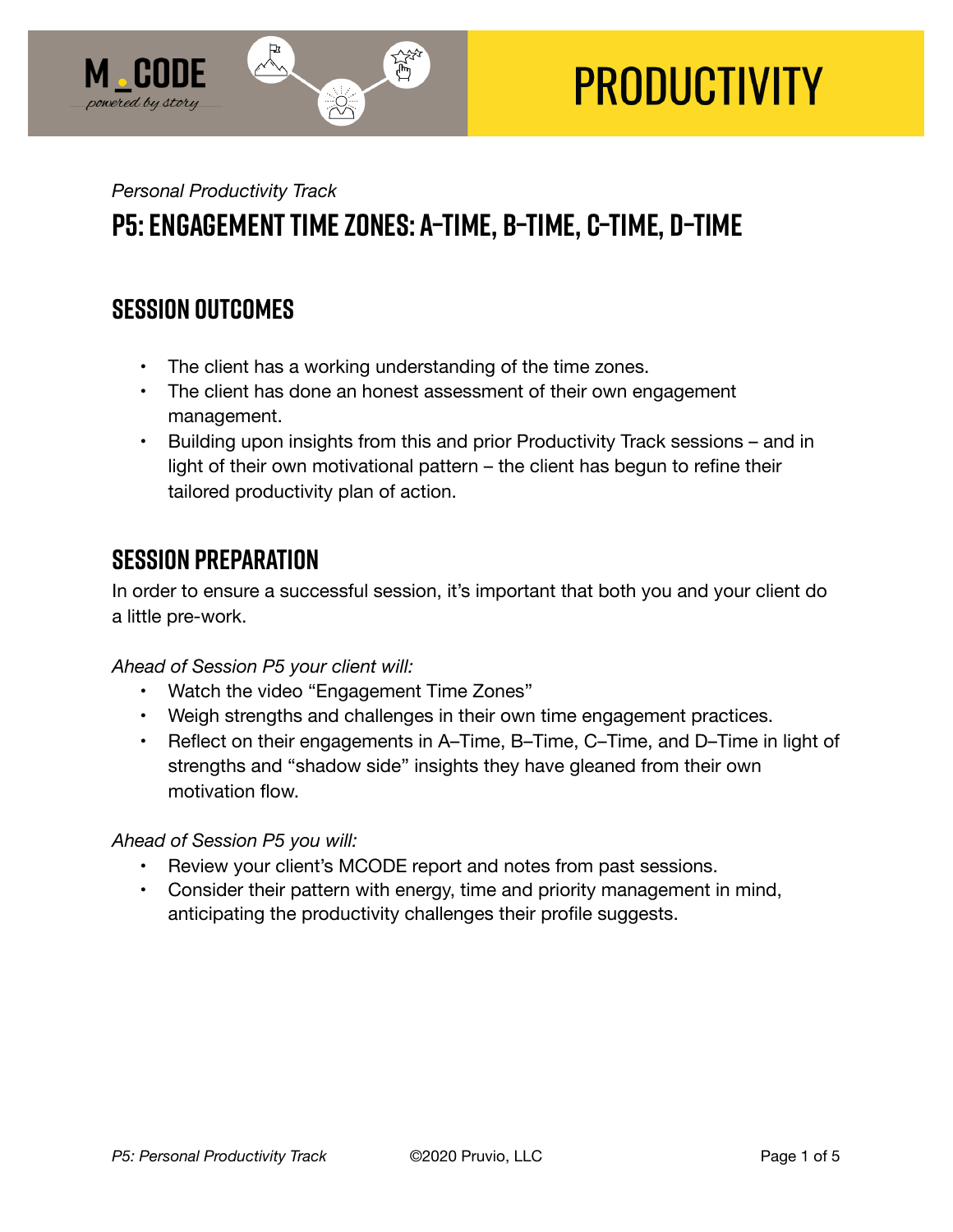## **Communication**

One week ahead of the appointment send an email message similar to this to your client:

*Greetings \_\_\_\_\_\_\_\_,* 

*I'm looking forward to connecting again with you on our next coaching session on \_\_\_\_\_\_ at \_\_\_\_\_\_ [via Zoom (the link is here) or face to face at (address)]. This will be our fifth session in the MCODE Personal Productivity Coaching Track and we'll build on progress we made in our time together to continue to frame up your capacity to "get things done." Our last session together was an open conversation format and we discussed \_\_\_\_\_\_\_, and, in response, you committed to \_\_\_\_\_\_\_\_. We'll begin our next session – before diving into our main topic – with you sharing some of how this commitment is playing out. I look forward to hearing of your progress and any questions you have or challenges you've faced.* 

*Our focus for the upcoming personal productivity session (P5) will be managing how we leverage time to successfully execute our responsibilities.* 

*To gain the most from Session P5 I suggest you work through the following preparations: Watch the video "Time Zones"* 

*Weigh strengths and challenges of your own time engagement practices. Reflect on your own engagement in A–Time, B–Time, C–Time, and D–Time in light of the strengths and "shadow side" insights you have gleaned from your own motivation flow. Come ready to discuss real examples of your own "Time Zone" challenges. I look forward to our "time" together.* 

*Sincerely,* 

*\_\_\_\_\_\_\_\_\_\_\_\_\_\_\_\_\_\_\_\_\_\_\_\_\_\_ Certified MCODE Practitioner*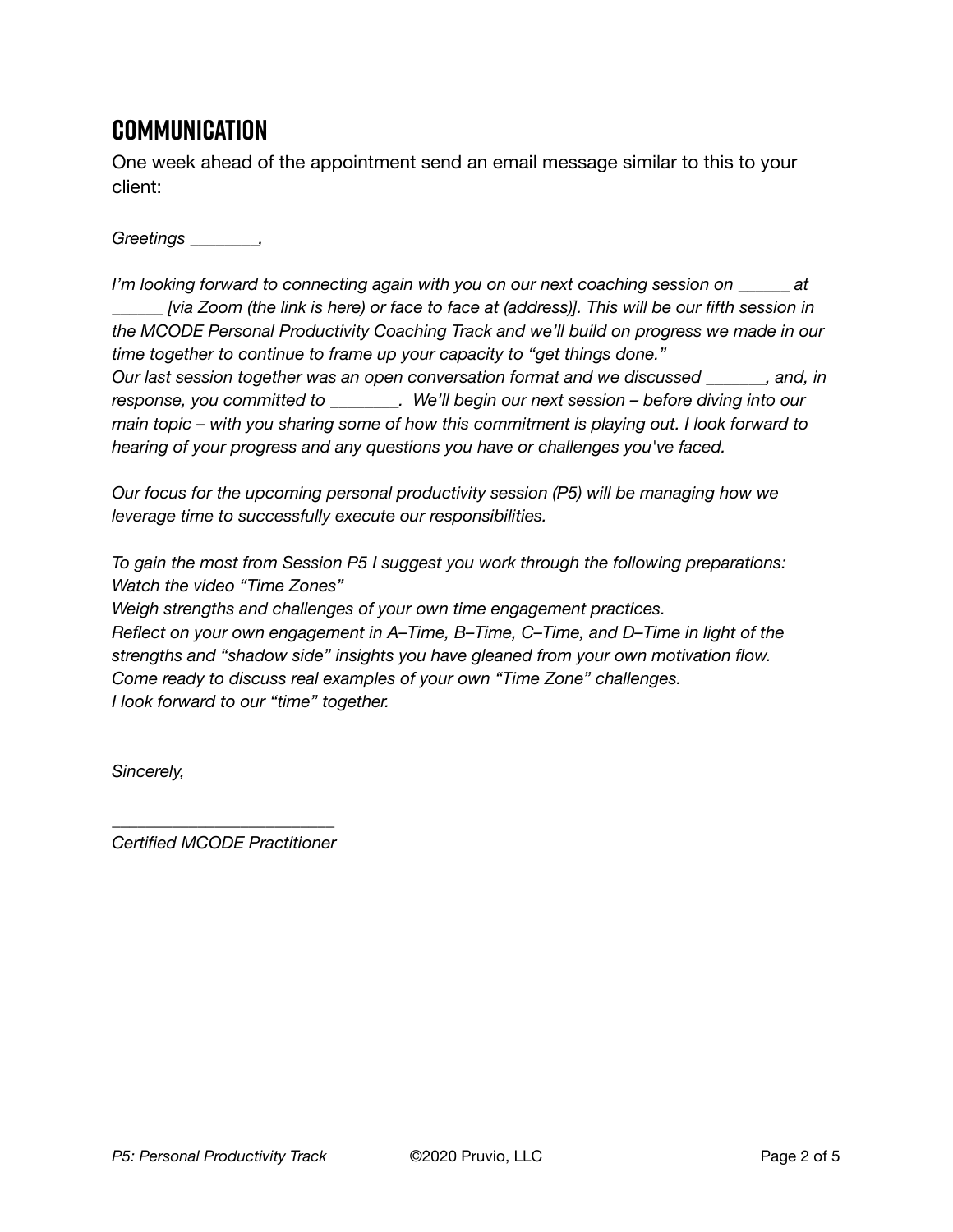# **SESSION OUTLINE**

#### **Meet + Greet [3 minutes]:**

*Practitioner Note: Come with something personal to share with your client (no more than 30 seconds of this 3 minute block). Then ask them to share and follow up with at least one probing question.* 

**Transition / Accountability [2 minutes]:** "Our last session together was an "open conversation" format and we discussed \_\_\_\_\_\_\_. In response you committed to \_\_\_\_\_\_\_\_. How is this commitment playing out?" *[Client responds].* 

**Transition / Preview [1 Minute]:** "Today we are going to introduce a concept we call 'time zones,' weighing this model against an honest assessment of your own time engagement patterns. You'll then take this insight, together with what you've learned about your own motivational pattern and what we've already explored in our prior productivity sessions, to continue to hone your personalized plan for productivity."

*Practitioner Note: For each coaching session – whether it is a choreographed format like this one or an open discussion format – keep the F.L.O.W. coaching model front and center in your mind. Make running notes through the session and keep track of where you are in the model and particularly when you transition from one segment to another. Make note of specifically where in the F.L.O.W. pattern you are seeing the energy and the "aha" moments. These will be key insights when you guide the client to potential action items at the the "W.ork It" segment of the F.L.O.W. model. Also, keep close tabs on the clock. It's the coach's responsibility to strike the healthy balance between following the improvisation of the session WITHIN the bounds of time and topic. This takes practice, and watching the clock is vital.*

#### **Consultative Coaching Conversation [15 minutes]**

**Context [3 minutes]:** You may be familiar with these two old sayings: "A watched pot never boils." And, "Time flies when you're having fun." Both seem true because time itself seems to change speed based on how quickly we're moving through it. In his law of special relativity Einstein proved that this isn't illusion; it actually happens! Leveraging this, and then knowing when and how to move in and out of different "time zones" is a master key in productivity.

**Content review and response [5 minutes]:** "As preparation, I suggested that you review the video we produced called, 'Engagement Time Zones' For review: A-Time is *concentration*, B-Time is *preparation,* C-Time is *execution* and D-Time is *relaxation*."

- What are your initial thoughts on these zones?
- In light of what we've explored in prior sessions regarding your own level of productivity, how might these zones help you to be more productive?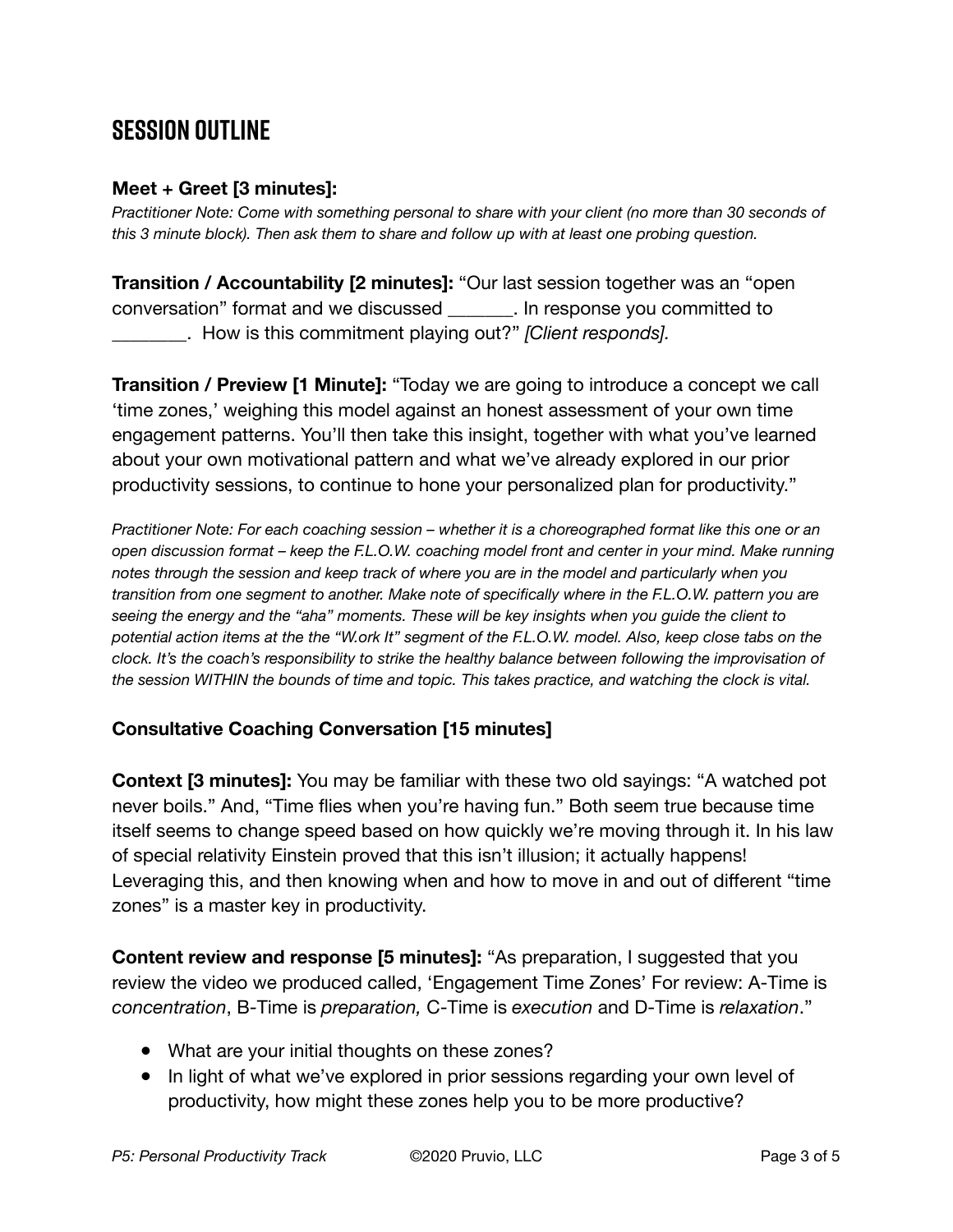#### *Practitioner Notes:*

- *Follow the natural flow of this conversation.*
- *Express observations at natural breaks in the conversation. Add in your own experience leveraging different time engagement disciplines.*
- *Listen for connections with their motivational flow; remember to keep at hand their report and your notes of their motivation flow pattern.*
- *As always, watch the clock.*

#### **Current Challenge [30 Minutes]:**

*Practitioner Note: In this section you will guide your client to surface one pressing productivity challenge where prioritizing action is needed. Your goal is to help surface the client's F.L.O.W. (F.ind Out, L.earn About, O.wn, W.ork It) for this challenge.* 

*F.ind Out:* "Is there a present challenge where your Time zones are out of balance?"

*L.earn About:* "Given what you have explored regarding your motivational flow, in which of the four Time zones are you most comfortable? Which zone do you utilize least? Which gets too much of your energy?"

**O.wn:** Given what you have learned about your motivational flow and about key productivity principles, if you were to make one time–zone shift today that would have the most positive impact, what might it be?

*W.ork it:* How will you commit to practicing this?

*Practitioner Note: In response to your client's commitment to pursue this action, commit in return to offer encouragement and accountability.* 

#### **Wrap [5 Minutes]:**

- Ask the client: "What was most helpful from our session today?"
- Provide a succinct, reflective, encouraging summary of what *you* heard from the session.

### **SESSION FOLLOW UP**

The day after Session P5 send your client an email:

- Recapping insights and commitments.
- Affirming the schedule for the next session.
- Reminding them it will be an "open discussion" format.